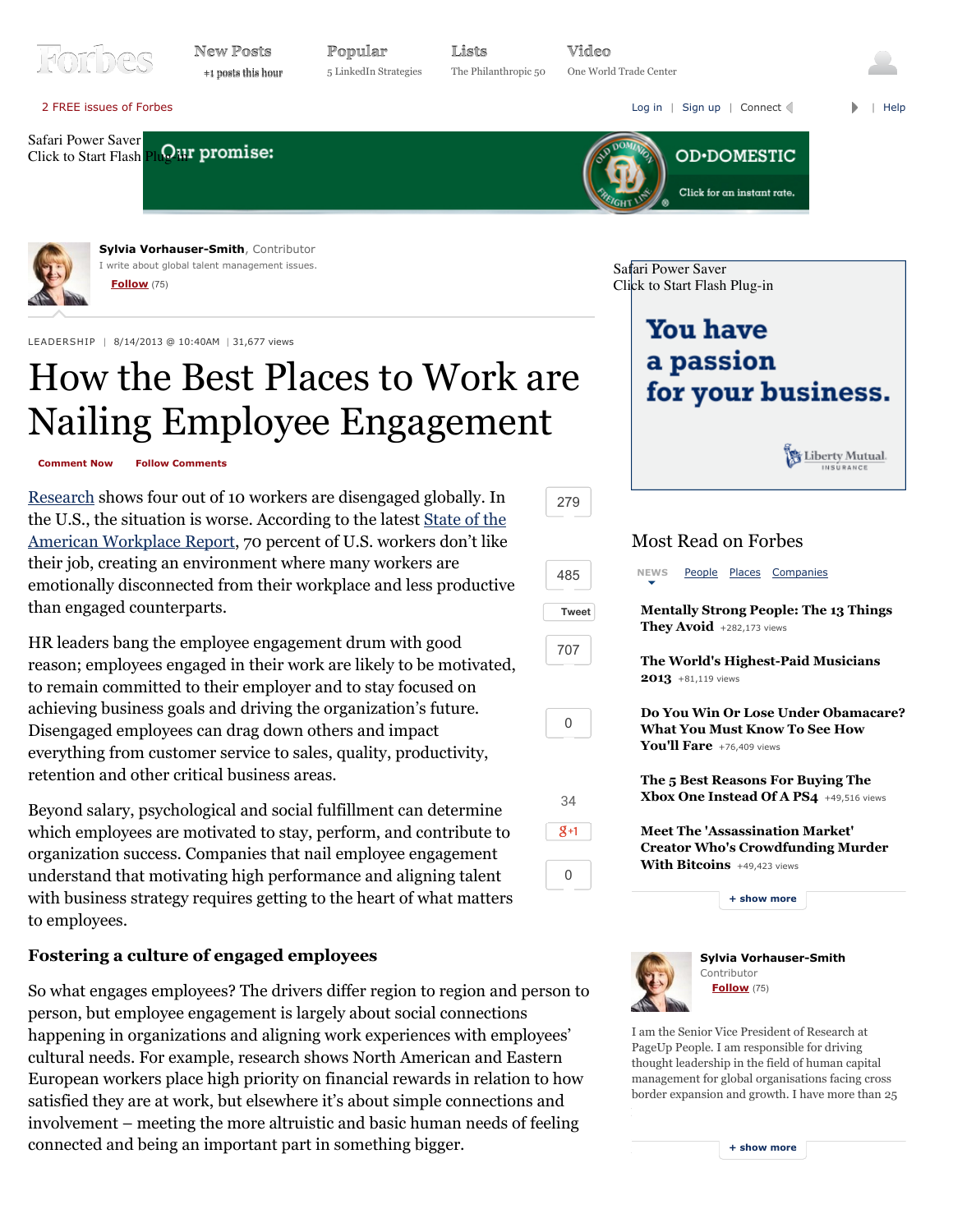

Groupon Freebies Another Slap In [The Face To Local](http://www.forbes.com/sites/erikamorphy/2013/11/20/groupon-freebies-another-slap-in-the-face-to-local-malls/) Malls



Three Reasons Performance [Management will](http://www.forbes.com/sites/sylviavorhausersmith/2012/12/16/the-new-face-of-performance-management-trading-annual-reviews-for-agile-management/) Change in 2013

**[Sylvia Vorhauser-Smith](http://www.forbes.com/sites/sylviavorhausersmith/)** Contributor

What works varies by industry, location, company size, and how much money and resources the organization has to invest into developing its culture, and its value and philosophy around employee engagement. But there are factors that all highly engaged workplaces have in common. How do [the best places to work](http://www.glassdoor.com/Best-Places-to-Work-LST_KQ0,19.htm) succeed at employee engagement?

**They understand what employees are**

**thinking –** Using employee engagement surveys are just one of the ways the best companies get a pulse on their workforce. Others like Recreational Equipment [\(REI\)](http://www.rei.com/) use social media to get intimate with employees. Its online "company campfire" offers associates and executives the ability to share their thoughts and participate in lively debates and discussions. More than 4,500 of its 11,000 employees have logged in at least once since it was launched last year– demonstrating that having a voice matters to engagement.

**They create an intentional culture – [Google](http://books.google.com/books/about/Case_study_Corporate_culture.html?id=LYU2hwgcrUsC) has created an environment** for employees to thrive that goes beyond stocking its kitchens with free gourmet food and on-site laundry service. Its corporate culture is one of the reasons it is consistently ranked a great place to work. [Google](http://www.forbes.com/companies/google/) **GOOG** [-0.24%](http://www.forbes.com/companies/google/) values the opinions of employees and hires new associates by committee. It [communicates an environment of playfulness from whimsical doodles to April](http://www.google.com/mentalplex/) Fool's Day jokes. [Facebook](http://ericgeiger.com/2012/05/values-culture-and-facebook/#.UgUQHpLvv3o) is also overt about its culture, articulating its values on posters, in meetings and through other employee communications to ensure employee values align with the company.

**They demonstrate appreciation for contributions big and small –** [DHL Express](http://www.africanews.com/site/DHL_Africa_puts_employee_recognition_first/list_messages/43234) takes employee engagement seriously in the office, on the roads and in the air. It has an incredible culture of thanking employees, whether that's through monetary rewards, honoring top performers at its annual Hollywood-style black-tie event or pinning notes of appreciation on the company corkboard.

**They commit to open, honest communication –** At [SAP,](http://blogs.sap.com/innovation/human-resources/ten-powerful-employee-engagement-lessons-023260) communication is core to the culture. Employees understand the "why" behind their jobs – what they're expected to achieve and why it's important to the greater good of the organization. Collaboration is valued and teams communicate globally to get projects accomplished. [Leaders](http://www.forbes.com/leaders/) listen to employee feedback and encourage it.

**They support career path development –** Mentoring is a big priority at [M.D. Anderson Cancer Center](http://www.mdanderson.org/education-and-research/departments-programs-and-labs/departments-and-divisions/cancer-biology/faculty-mentoring/cancer-biology-faculty-mentoring.html). Its formal mentoring program helps employees develop professional goals and connect with colleagues. This commitment to growth at all levels – not just senior leaders – shows employees there's a future for them.

**They engage in social interactions outside work – [Cummins](http://www.cummins.com/cmi/) has a** commitment to the communities where it lives and operates. More than

*The author is a Forbes contributor. The opinions expressed are those of the writer.*

SYLVIA VORHAUSER-SMITH'S POPULAR POSTS

[Three Reasons Performance Management will](http://www.forbes.com/sites/sylviavorhausersmith/2012/12/16/the-new-face-of-performance-management-trading-annual-reviews-for-agile-management/) Change in 2013 57,505 views

[How the Best Places to Work are Nailing Employee](http://www.forbes.com/sites/sylviavorhausersmith/2013/08/14/how-the-best-places-to-work-are-nailing-employee-engagement/) Engagement 31,667 views

[How to Stop Employee Turnover in India](http://www.forbes.com/sites/sylviavorhausersmith/2012/07/02/how-to-stop-employee-turnover-in-india/) 22,846 views

[5 Sure Ways to Lose Top Talent](http://www.forbes.com/sites/sylviavorhausersmith/2013/02/11/5-sure-ways-to-lose-top-talent/) 18,645 views

[No Career Path, No Retention](http://www.forbes.com/sites/sylviavorhausersmith/2012/11/12/no-career-path-no-retention/) 10,985 views

MORE FROM SYLVIA VORHAUSER-SMITH



## [Real-Time](http://www.forbes.com/real-time/) News on Forbes

Scan the latest news and headlines in a single stream.

**Get ahead of the pack here »**

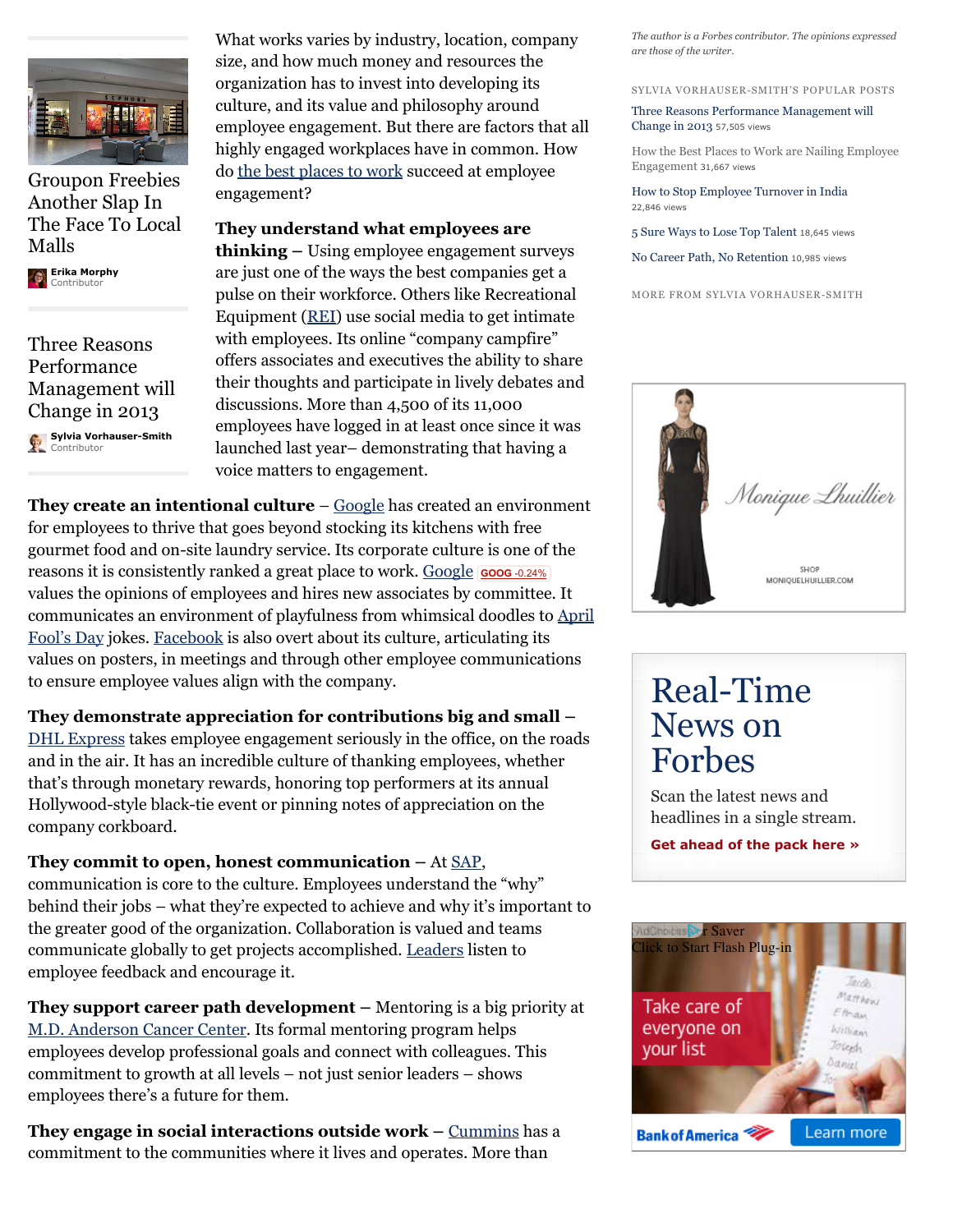27,000 [Cummins](http://www.forbes.com/companies/cummins/) **CMI** [-0.97%](http://www.forbes.com/companies/cummins/) employees worked on community service projects in 2012, a 63 percent increase over the 16,500 employees who participated in the company's Every Employee Every Community (EEEC) initiative in 2011. Participation in these events is a great way to strengthen relationships and adds an enjoyable social dimension to work. When colleagues feel connected, productivity improves.

#### **They know how to communicate the organization's stories –**

[Southwest Airlinesh](http://www.southwest.com/html/about-southwest/careers/index.html)as a reputation for outstanding employment branding. Being fast, fun and friendly is part of their DNA. Even those who don't work for the organization have the perception that it's an innovative, fun and cool place to work. A strong employment brand that offers clarity on the organization culture and what it stands for ensures that the right people are attracted to the organization and the wrong people apply elsewhere.

Having the right engagement practices powered by understanding the drivers most meaningful to employees can work towards creating a more motivated and high-performing workforce. Committing to an intentional culture that's open, transparent, and enables employees to thrive is important for retaining top performers. Whether it's participating in community events, celebrating coworkers or fostering more open communication, organizations that build a culture where employee involvement matters can nail employee engagement and create a great place to work.



| <b>Workplace Motivation Tips</b>             | <b>Online Employee Surveys</b>   |  |  |
|----------------------------------------------|----------------------------------|--|--|
| <b>Team Building Activities</b>              | <b>Best Places to Work</b>       |  |  |
| <b>Employee Retention Plans</b>              | <b>Talent Management Systems</b> |  |  |
| <b>Top Companies to Work For</b>             | <b>Employee Benefits</b>         |  |  |
|                                              |                                  |  |  |
| <b>Follow Comments</b><br><b>Comment Now</b> |                                  |  |  |



#### From Around the Web



**See Also:**

[How Cruise Lines Fill](http://howlifeworks.com/travel/VTG_joy_of_cruising?ag_id=166&wid=2598B1FB-FEB3-4820-88A7-6A9B8291BCD3&did=2685&cid=1005) All Those Unsold Cruise Cabins



Drink Boosts Energy, Endurance & Work



How to Speed Up Your PC - Tricks [Manufacturers Hate](http://howlifeworks.com/technology/faster_pc_v2?ag_id=333&wid=2598B1FB-FEB3-4820-88A7-6A9B8291BCD3&did=2685&cid=1005&si_id=2325&pubs_source=mpt&pubs_campaign=20131120-333)



[FDS approves device](http://howlifeworks.com/health_beauty/How_to_Get_a_FDAApproved_Custom_Fitted_Sleep_Apnea_Mouthpiece_73?ag_id=1518&wid=2598B1FB-FEB3-4820-88A7-6A9B8291BCD3&did=2685&cid=1005&si_id=3249&pubs_source=mpt&pubs_campaign=20131120-1518) for snoring, sleep apnea that's not a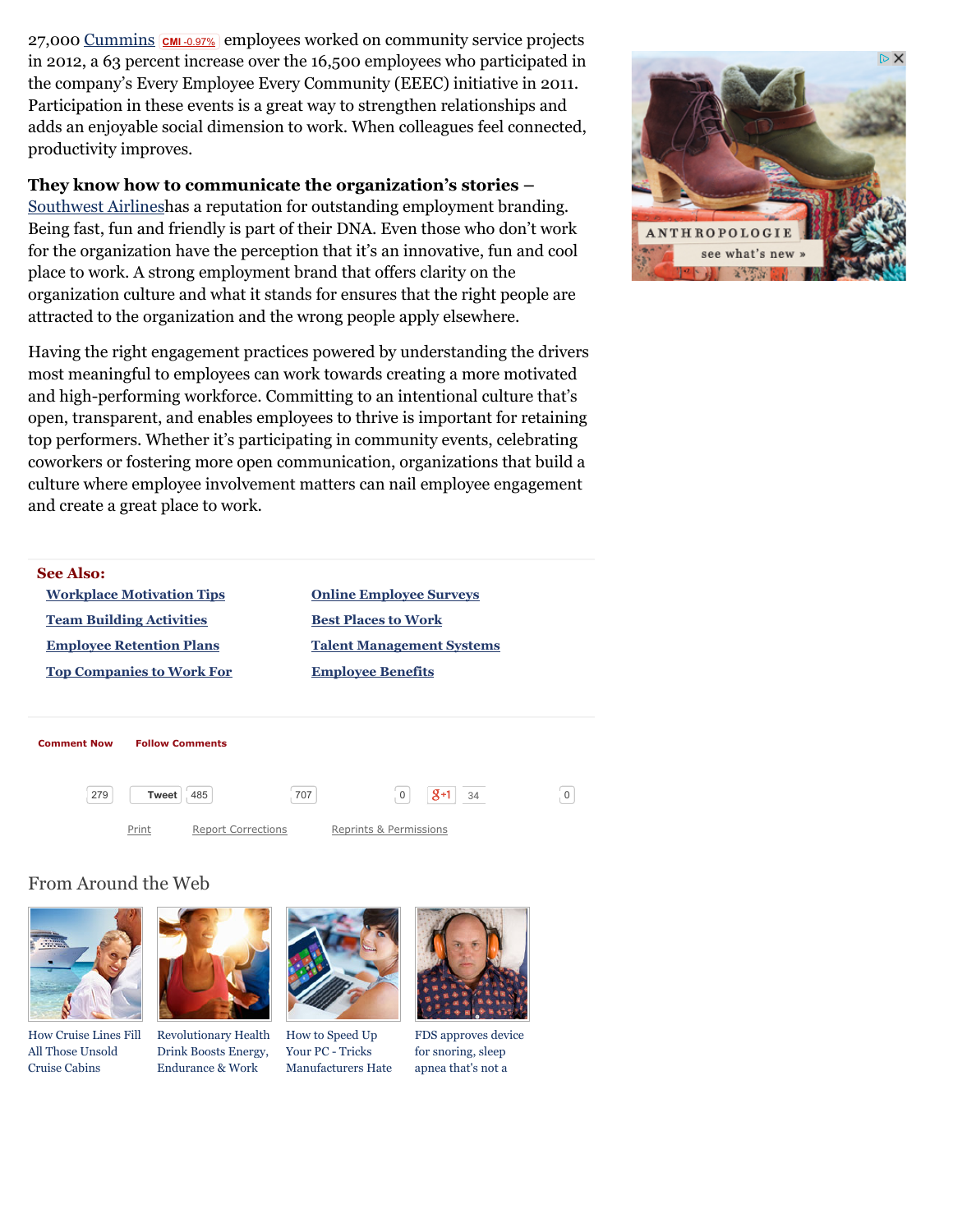

[Tricks Car Insurance](http://howlifeworks.com/finance/There_are_Two_Kinds_of_Auto_Insurance_Buyers_Which_Kind_Are_You_107?ag_id=1119&wid=2598B1FB-FEB3-4820-88A7-6A9B8291BCD3&did=2685&cid=1005&si_id=3017&pubs_source=mpt&pubs_campaign=20131120-1119) Agents Don't Want You to Know



These 5 Signs Warn You That Cancer Is [Starting Inside Your](http://howlifeworks.com/health_beauty/These_5_Signs_Warn_You_That_Cancer_Is_Starting_Inside_Your_Body_154?ag_id=1447&wid=2598B1FB-FEB3-4820-88A7-6A9B8291BCD3&did=2685&cid=1005_oc&si_id=2940)



[How to Exercise Your](http://howlifeworks.com/health_beauty/brain_training?ag_id=291&wid=2598B1FB-FEB3-4820-88A7-6A9B8291BCD3&did=2685&cid=1005&si_id=795) Brain to Make It Strong



How New iPads are [Selling for Under \\$40](http://firsttoknow.com/article/?utm_source=mpt&utm_campaign=20131120-1297&ag=1297&awguid=2598B1FB-FEB3-4820-88A7-6A9B8291BCD3&si_id=1988)

**?**

Safari Power Saver Click to Start Flash Plug-in **FREE** card reader  $\mathop{\mathsf{Iniuni}}\limits_{\mathsf{GoPayment}}$ he volume up and<br>Swipe Cant

# Post Your Comment

Please **[log in](http://blogs.forbes.com/account/login/?redirect_to=http://www.forbes.com/sites/sylviavorhausersmith/2013/08/14/how-the-best-places-to-work-are-nailing-employee-engagement/)** or **[sign up](http://blogs.forbes.com/account/register/?redirect_to=http://www.forbes.com/sites/sylviavorhausersmith/2013/08/14/how-the-best-places-to-work-are-nailing-employee-engagement/)** to comment.



Enter Your Comment

Forbes writers have the ability to call out member comments they find particularly interesting. Called-out comments are highlighted across the Forbes network. You'll be notified if your comment is called out.

## **Comments**

**[CALLED-OUT](http://www.forbes.com/ajax/comment/calledout/1/?contentUri=http%3A%2F%2Fwww.forbes.com%2Fsites%2Fsylviavorhausersmith%2F2013%2F08%2F14%2Fhow-the-best-places-to-work-are-nailing-employee-engagement%2F)** [Expand All Comments](http://www.forbes.com/ajax/comment/general/1/?contentUri=http%3A%2F%2Fwww.forbes.com%2Fsites%2Fsylviavorhausersmith%2F2013%2F08%2F14%2Fhow-the-best-places-to-work-are-nailing-employee-engagement%2F) **[Follow Comments](javascript://follow)**

+ expand 10 comments

Inside Forbes